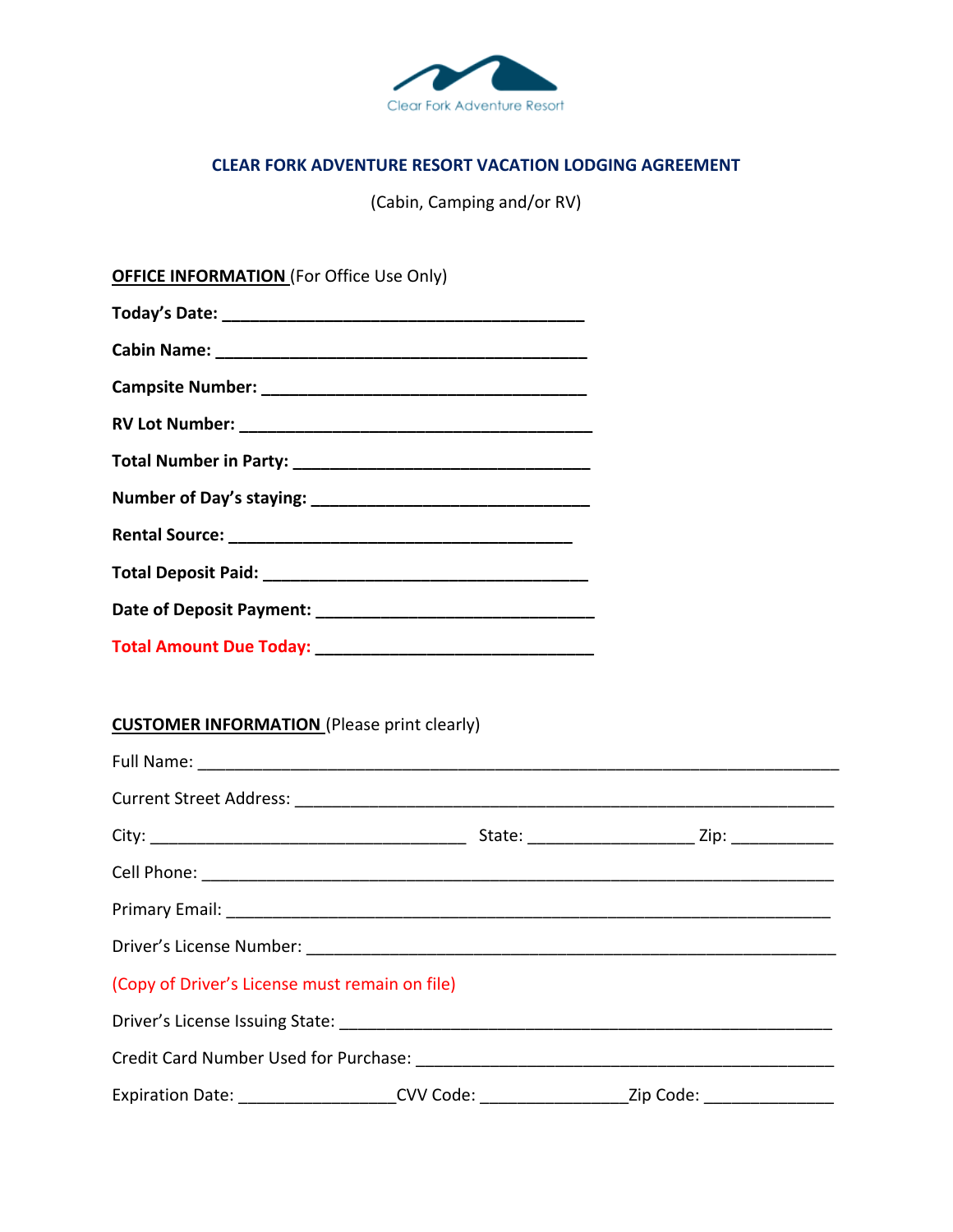

## **CLEAR FORK ADVENTURE RESORT VACATION LODGING RULES & POLICIES**

Check In: 3:00 p.m.

Check Out: 12 (Noon)

After Hours Emergency Maintenance Number: 419-883-2000 Option (6)

Food Service / Delivery: The Back Roads Bar & Grill are open for guest convenience Thursday thru Sunday from 12 (noon) to 10:00 p.m. Breakfast baskets are provided as a courtesy to our guests and may be picked up at front desk upon check in. Additional Food Delivery is available from multiple local restaurants during non-operation hours for the Resort- please ask the front desk office staff for those contact numbers. Local delivery information is also provided on your welcome flyer in your cabin.

After Hours Key Drop: After hours key drop off is located at front entrance by the service window.

KEY REPLACEMENT COST: Failure to return cabin key(s) will result in a \$50.00 per key charge to credit card on file. **Initial: \_\_\_\_\_\_\_\_\_\_\_\_\_\_**

PETS: NO Pets are allowed with exception to service animals and prior approval from office staff. A \$100.00 daily per pet charge will be charged to credit card on file if found to have pet in cabins, or on R.V. sites and/or primitive campsites. **Initial: \_\_\_\_\_\_\_\_\_\_\_\_\_\_**

SMOKING: NO Smoking is allowed in the cabins. A \$250.00 smoke damage fee will be charged to credit card on file if found to be smoking in cabins. Smoking is allowed outside of cabins on patio and/or porch areas. **Initial: \_\_\_\_\_\_\_\_\_\_\_\_\_\_**

FIRES: NO Fires or Fire Rings are allowed at Cabins or RV Sites a \$100.00 ground damage fee will be charged to credit card on file if found to be igniting or starting fires by cabins and/or RV sites. Primitive campsites are allowed to build fires within designated fire ring areas ONLY. **Initial: \_\_\_\_\_\_\_\_\_\_\_\_\_\_**

Bonfires: A Guest Bonfire area is available behind main lodge area with prior approval from office staff.

Firewood: Firewood may be purchased at the Front Desk for a charge of \$5.00 per bundle.

Gas Grills: Gas Grills are provided for our guest's convenience. A limited number of grills are available and are provided on a "first come- first serve" basis- please let our office staff know if you would like to utilize one of our grills upon check in.

Occupancy: NO additional guests are allowed in Cabins that would exceed Ohio state guidelines for occupancy. A \$100.00 per person fine will be charged to credit card on file if unauthorized guests are found to be staying in your cabin. **Initial: \_\_\_\_\_\_\_\_\_\_\_\_\_\_**

Additional Guest Fee: Additional guests coming after initial check in must be approved by office staff and total count of guests must meet occupancy guidelines. A \$50.00 per guest fee will be charged to credit card on file upon failure to notify front desk of additional guests. **Initial:**